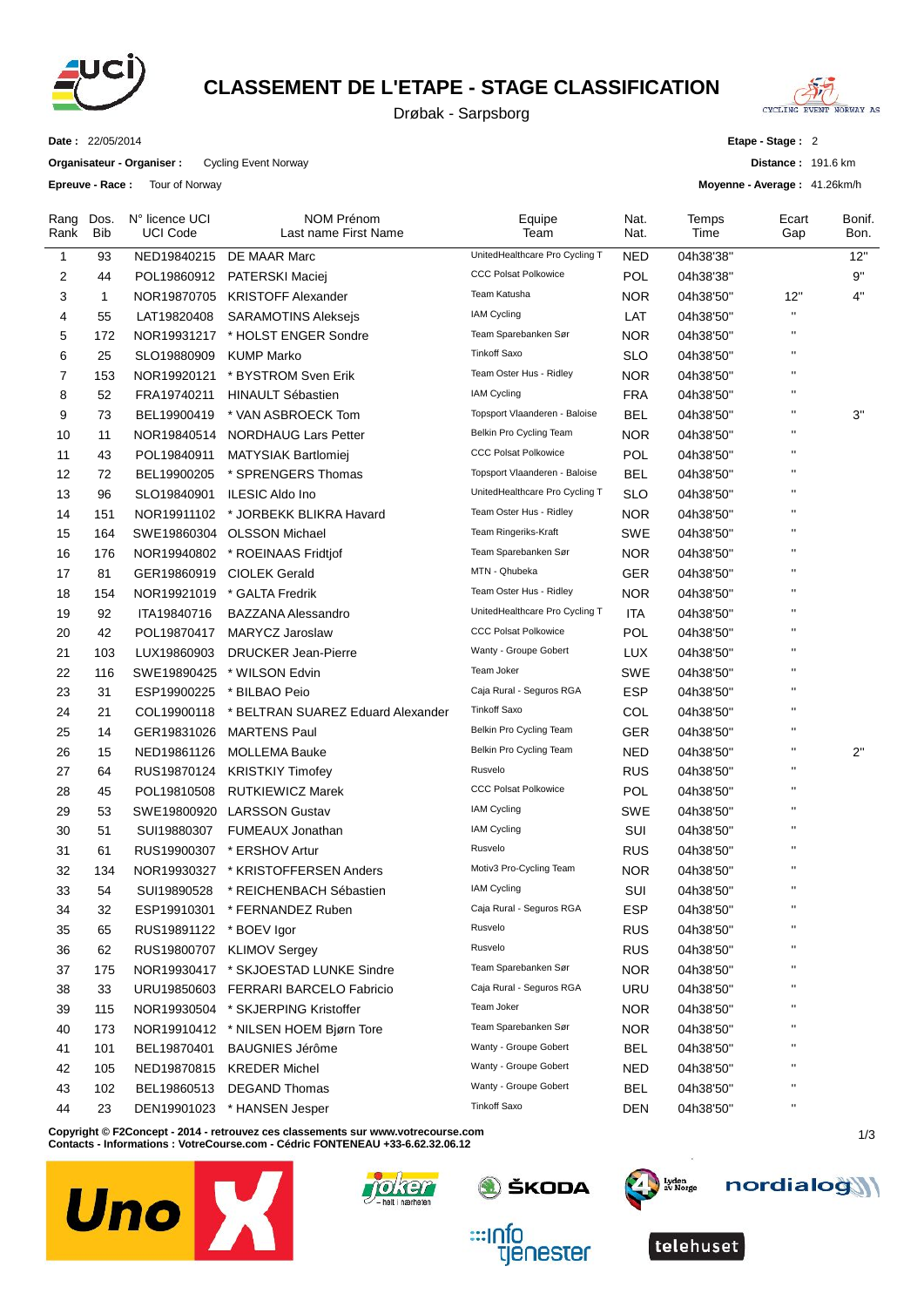| 45 | 35             | ESP19880730 | MADRAZO RUIZ Angel                        | Caja Rural - Seguros RGA       | <b>ESP</b> | 04h38'50" | $\mathbf{H}$           |    |
|----|----------------|-------------|-------------------------------------------|--------------------------------|------------|-----------|------------------------|----|
| 46 | 56             | SUI19900501 | * SCHELLING Patrick                       | IAM Cycling                    | SUI        | 04h38'50" | $\pmb{\mathsf{H}}$     |    |
| 47 | 113            | NOR19941228 | * EIKING Odd Christian                    | Team Joker                     | <b>NOR</b> | 04h38'50" | $\pmb{\mathsf{H}}$     |    |
| 48 | 71             | BEL19900815 | * LIETAER Eliot                           | Topsport Vlaanderen - Baloise  | <b>BEL</b> | 04h38'50" | .,                     |    |
| 49 | 111            | NOR19891207 | * BUGGE Vegard Robinson                   | Team Joker                     | <b>NOR</b> | 04h39'00" | 22"                    |    |
| 50 | 152            | NOR19880918 | <b>BØRRESEN Magnus</b>                    | Team Oster Hus - Ridley        | <b>NOR</b> | 04h39'01" | 23"                    |    |
| 51 | 104            | BEL19880224 | <b>GHYSELINCK Jan</b>                     | Wanty - Groupe Gobert          | BEL        | 04h39'09" | 31"                    |    |
| 52 | 155            | NOR19890112 | * HAGEN Krister                           | Team Oster Hus - Ridley        | <b>NOR</b> | 04h39'11" | 33"                    |    |
| 53 | 112            | SWE19910818 | * LINDAU Philip                           | Team Joker                     | SWE        | 04h39'11" | $\mathbf{H}$           |    |
| 54 | 142            | NOR19890223 | * GJØLBERG Adrian                         | Team FixIT.no                  | <b>NOR</b> | 04h39'15" | 37"                    |    |
| 55 | 13             | NED19910717 | * MARKUS Barry                            | Belkin Pro Cycling Team        | <b>NED</b> | 04h39'17" | 39"                    |    |
| 56 | 171            | NOR19950530 | * AASVOLD Kristian                        | Team Sparebanken Sør           | <b>NOR</b> | 04h39'19" | 41"                    |    |
| 57 | 144            | HUN19880623 | <b>LOVASSY Krisztian</b>                  | Team FixIT.no                  | <b>HUN</b> | 04h39'19" | $\mathbf{H}$           |    |
| 58 | 174            | NOR19940211 | * GROENDAHL JANSEN Amund Gronda           | Team Sparebanken Sør           | <b>NOR</b> | 04h39'21" | 43"                    |    |
| 59 | 145            | NOR19820604 | <b>REMME Stian</b>                        | Team FixIT.no                  | <b>NOR</b> | 04h39'24" | 46"                    |    |
| 60 | 162            |             | SWE19940720 * KARLSSON Jan Marcus Faaglum | Team Ringeriks-Kraft           | SWE        | 04h39'24" | $\pmb{\mathsf{H}}$     |    |
|    |                |             | NOR19890207 * LAENGEN Oysten Stake        | Motiv3 Pro-Cycling Team        | <b>NOR</b> | 04h39'25" | 47"                    |    |
| 61 | 135            |             | <b>BENNATI Daniele</b>                    | <b>Tinkoff Saxo</b>            |            |           | $\pmb{\mathsf{H}}$     |    |
| 62 | 22             | ITA19800924 |                                           | Belkin Pro Cycling Team        | <b>ITA</b> | 04h39'25" |                        |    |
| 63 | 12             | NED19820924 | <b>CLEMENT Stef</b>                       | Belkin Pro Cycling Team        | <b>NED</b> | 04h39'28" | 50"                    |    |
| 64 | 16             | BEL19880728 | <b>VANMARCKE Sep</b>                      |                                | <b>BEL</b> | 04h39'31" | 53"                    | 1" |
| 65 | 131            | NOR19890331 | * AAKVIK Niklas                           | Motiv3 Pro-Cycling Team        | <b>NOR</b> | 04h39'33" | 55"                    |    |
| 66 | 156            | NOR19910829 | * JENSEN August                           | Team Oster Hus - Ridley        | <b>NOR</b> | 04h39'33" |                        | 1" |
| 67 | 161            | NOR19920627 | * HAUGEN Henrik Steen                     | Team Ringeriks-Kraft           | <b>NOR</b> | 04h39'54" | 01'16"                 |    |
| 68 | 91             | COL19830323 | ALZATE ESCOBAR Carlos Eduardo             | UnitedHealthcare Pro Cycling T | COL        | 04h39'57" | 01'19"                 |    |
| 69 | 126            | NOR19940408 | * TRONDSEN Trond Hakon                    | Froy-Bianchi                   | <b>NOR</b> | 04h39'58" | 01'20"                 | 2" |
| 70 | 106            | BEL19780401 | <b>SIJMENS Nico</b>                       | Wanty - Groupe Gobert          | <b>BEL</b> | 04h40'01" | 01'23"                 |    |
| 71 | 132            | NOR19900219 | * JENSEN Christer                         | Motiv3 Pro-Cycling Team        | <b>NOR</b> | 04h40'10" | 01'32"                 |    |
| 72 | 94             | ITA19780806 | <b>FRATTINI Davide</b>                    | UnitedHealthcare Pro Cycling T | ITA        | 04h40'11" | 01'33"                 |    |
| 73 | 146            | NOR19880815 | SØRTVEIT Sondre-Gjerdevik                 | Team FixIT.no                  | <b>NOR</b> | 04h40'36" | 01'58"                 |    |
| 74 | 124            | NOR19900713 | * SPIKSETH Elias Angell                   | Froy-Bianchi                   | <b>NOR</b> | 04h40'51" | 02'13"                 |    |
| 75 | 86             | RSA19910202 | * VAN ZYL Johann                          | MTN - Qhubeka                  | <b>RSA</b> | 04h40'51" | .,                     |    |
| 76 | $\overline{c}$ | AUT19910401 | * HALLER Marco                            | Team Katusha                   | AUT        | 04h41'16" | 02'38"                 |    |
| 77 | 24             | NED19760129 | <b>KROON Karsten</b>                      | <b>Tinkoff Saxo</b>            | <b>NED</b> | 04h41'18" | 02'40"                 |    |
| 78 | 76             | BEL19910929 | * WAEYTENS Zico                           | Topsport Vlaanderen - Baloise  | BEL        | 04h41'33" | 02'55"                 | 1" |
| 79 | 26             | ITA19740514 | <b>TOSATTO Matteo</b>                     | <b>Tinkoff Saxo</b>            | <b>ITA</b> | 04h42'09" | 03'31"                 |    |
| 80 | 75             | BEL19900530 | <b>HELVEN Sander</b>                      | Topsport Vlaanderen - Baloise  | BEL        | 04h43'01" | 04'23"                 |    |
| 81 | 41             | POL19880329 | <b>KUREK Adrian</b>                       | <b>CCC Polsat Polkowice</b>    | POL        | 04h43'01" | $\blacksquare$         |    |
| 82 | 122            | NOR19920513 | * HAUGARD Phan-Age                        | Froy-Bianchi                   | <b>NOR</b> | 04h43'09" | 04'31"                 |    |
| 83 | 74             | BEL19820709 | VAN HECKE Preben                          | Topsport Vlaanderen - Baloise  | <b>BEL</b> | 04h43'30" | 04'52"                 | 3' |
| 84 | 3              | GER19890219 | * SELIG Rudiger                           | Team Katusha                   | <b>GER</b> | 04h43'30" | $\pmb{\mathsf{H}}$     |    |
| 85 | 114            | NOR19910216 | * RINGHEIM Jo Kogstad                     | Team Joker                     | NOR        | 04h43'30" | $\pmb{\mathsf{H}}$     |    |
| 86 | 141            | NOR19900216 | * EIDSHEIM Fillip                         | Team FixIT.no                  | <b>NOR</b> | 04h45'01" | 06'23"                 |    |
| 87 | 34             | ESP19900717 | * FRAILE MATARRANZA Omar                  | Caja Rural - Seguros RGA       | <b>ESP</b> | 04h47'21" | 08'43"                 |    |
| 88 | 121            | NOR19880630 | <b>FORBORD Kristian</b>                   | Froy-Bianchi                   | NOR        | 04h47'21" | $\mathbf{H}$           |    |
| 89 | 143            | NOR19910319 | * HAFSAS Marius                           | Team FixIT.no                  | <b>NOR</b> | 04h47'21" | $\pmb{\mathsf{H}}$     |    |
| 90 | 85             | RSA19841019 | <b>VAN NIEKERK Dennis</b>                 | MTN - Qhubeka                  | <b>RSA</b> | 04h47'21" | $\blacksquare$         |    |
| 91 | 125            | NOR19870422 | <b>SUNDHAGEN Tord Andre</b>               | Froy-Bianchi                   | <b>NOR</b> | 04h47'21" | $\pmb{\shortparallel}$ |    |
| 92 | 123            | NOR19880424 | LANDA Andreas                             | Froy-Bianchi                   | NOR.       | 04h47'21" | $\pmb{\mathsf{H}}$     |    |
| 93 | 36             | ESP19910104 | * MOLINA Antonio                          | Caja Rural - Seguros RGA       | <b>ESP</b> | 04h47'21" | $\pmb{\mathsf{H}}$     |    |
| 94 | 165            | NOR19850717 | <b>WILMANN Frederik</b>                   | Team Ringeriks-Kraft           | <b>NOR</b> | 04h47'21" | $\pmb{\mathsf{H}}$     |    |
|    |                |             | * TEFRE LUNDER Nikolaï                    | Motiv3 Pro-Cycling Team        | <b>NOR</b> |           | $\pmb{\mathsf{H}}$     |    |
| 95 | 136            | NOR19941012 |                                           | Team Katusha                   |            | 04h47'21" | $\pmb{\mathsf{H}}$     |    |
| 96 | 5              | BLR19791027 | KUCHYNSKI Aliaksandr                      | Motiv3 Pro-Cycling Team        | <b>BLR</b> | 04h47'21" | $\pmb{\mathsf{H}}$     |    |
| 97 | 133            | NOR19940501 | * KLEIVEN Njal Eivind                     | MTN - Qhubeka                  | NOR.       | 04h47'21" | $\blacksquare$         |    |
| 98 | 83             | ETH19910825 | * GRMAY Tsgabu                            |                                | <b>ETH</b> | 04h47'21" |                        |    |

**C** 2/3 **opyright © F2Concept - 2014 - retrouvez ces classements sur www.votrecourse.com Contacts - Informations : VotreCourse.com - Cédric FONTENEAU +33-6.62.32.06.12**